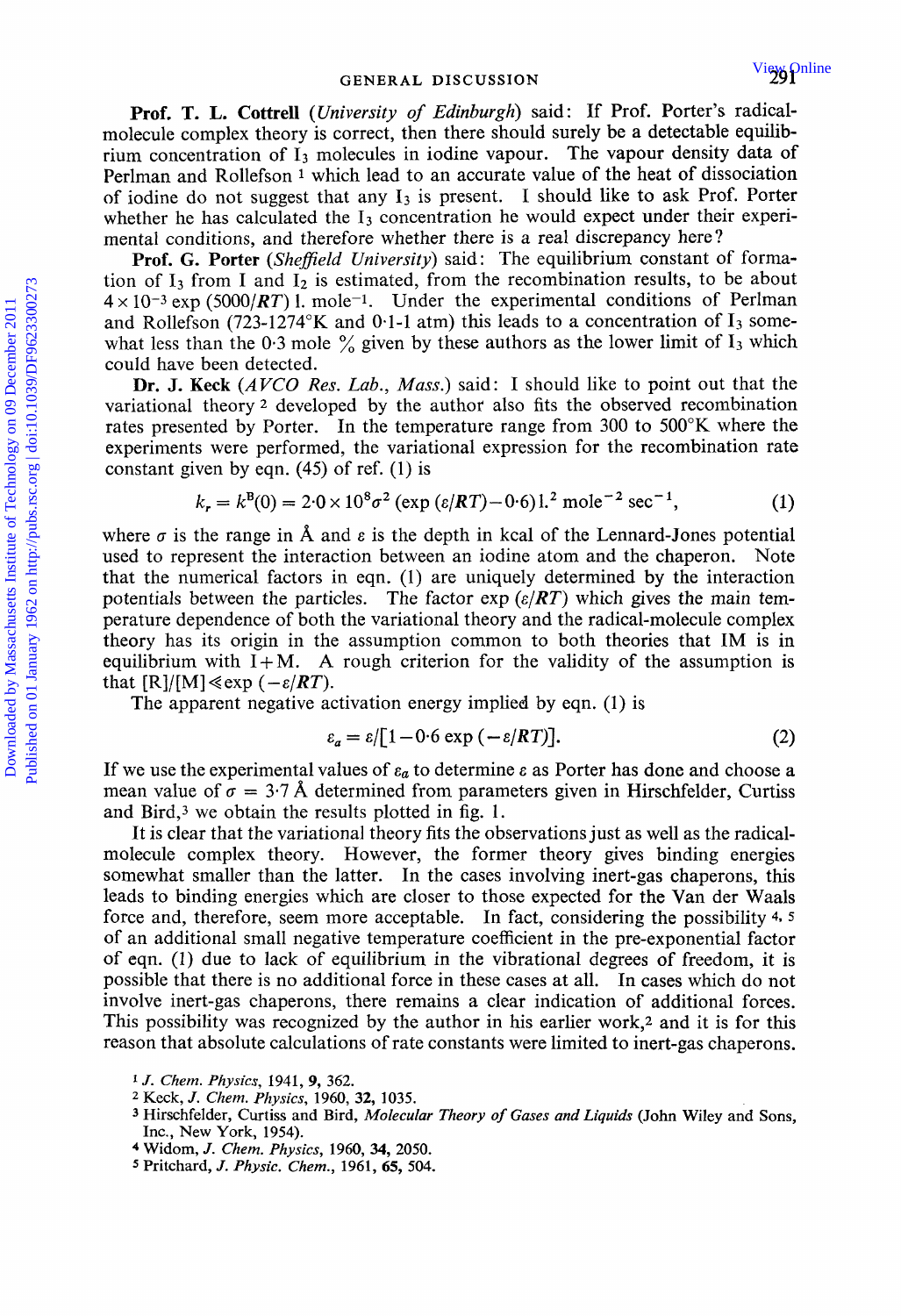The reason for the difference in the binding energy predicted by the two theories **is** that the pre-exponential factor in the radical-molecule complex theory is proportional to the temperature, while that in the variational theory is nearly temperature independent. This in turn is associated partly with the fact that the variational theory leads to cross-sections which decrease with increasing temperature and partly with the fact that in the variational theory we have averaged over the *forces* which act on the particles, while in the radical-molecule complex theory, the average is over the relative *velocity* of approach of the particles.



FIG. 1.—Comparison of experimentally observed recombination rate constants  $k_r$  for iodine in the presence **of** various chaperon molecules with curve predicted by the variational theory. The parameter  $\varepsilon$  is the depth of the Lennard-Jones potential used to fit the observed temperature coefficient.

Although the agreement between theory and experiment exhibited in fig. **1** is very satisfactory in an overall sense, the assumption of a collision diameter independent of the chaperon molecule is certainly unrealistic. We have, therefore, analyzed the data to obtain the collision diameters as well as the binding energies with the objective of making more apparent possible correlations between these parameters and the character of the chaperon. The results are shown in fig. 2. circles indicate the experimental values and the bars are theoretical values computed from data given in Hirschfelder, Curtiss and Bird on the assumption that iodine is equivalent to xenon. In obtaining the experimental values, we have multiplied eqn. (1) by a correction factor  $[\mu_{12}/(\mu_3 + \mu_{12})]^{0.9}$  suggested by the Monte Carlo trajectory calculations reported in the paper submitted to the Discussions by the author. While strictly speaking this correction was calculated only for the inert-gas chaperons, it probably has some validity even for complex chaperons and in any case it is not very large.

The most obvious trend in results is the tendency for simple molecules to have collision diameters somewhat smaller than the theoretical values. This does not seem unreasonable since the existence of an additional attraction between the iodine